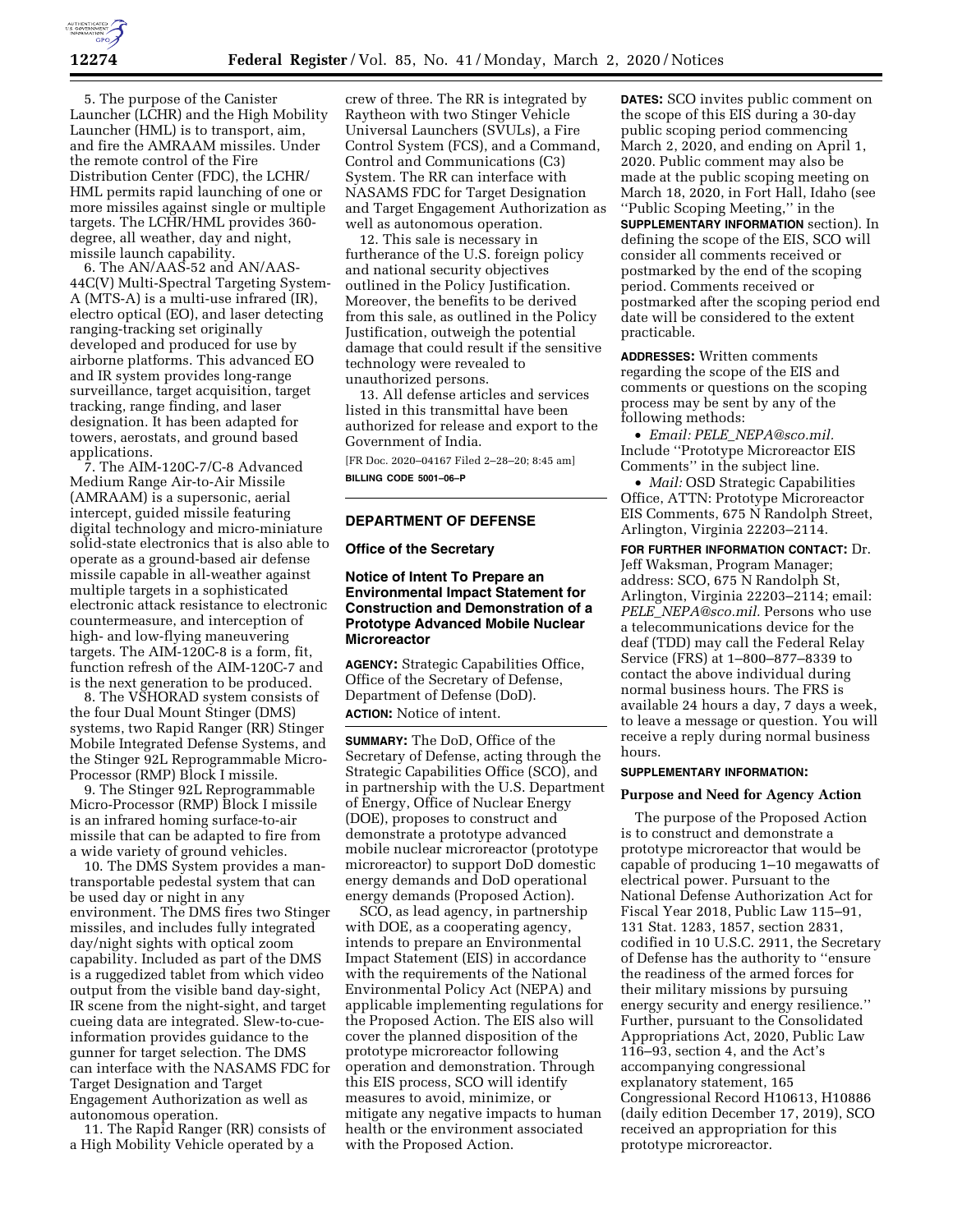The DoD is one of the largest users of energy in the world, and projections for future military operations predict energy demand will increase significantly in coming years. DoD installations need the capability to reduce their present reliance on local electric grids, which are highly vulnerable to prolonged outages from a variety of threats, placing critical missions at unacceptably high risk of extended disruption. Backup power is often based on diesel generators that have limited on-site fuel storage, are undersized for new homeland defense missions, are not prioritized to critical loads, and are inadequate in duration and reliability. Advanced nuclear power is capable of meeting the DoD's need to increase energy security and resilience, but must demonstrate its technical and safety specifications at full size and power.

The microreactor must keep radiation exposure during power operation, abnormal operations, or upset conditions, as low as reasonably achievable. SCO seeks to produce a prototype that will minimize consequences to the nearby environment and population in case of kinetic or non-kinetic action affecting structural integrity or release of contamination. Further, SCO seeks to utilize nuclear materials in the construction of a prototype microreactor that, if damaged, do not generate and impose excessive training and equipping burdens on forward area first responders, site medical facilities, or supported military personnel and the civilian population.

### **Proposed Action**

The prototype microreactor is expected to be a small advanced gas reactor (AGR) using high-assay low enriched uranium (HALEU) tristructural isotropic (TRISO) fuel and air cooling. TRISO fuel is encapsulated and has been demonstrated in the laboratory to be able to withstand temperatures up to 1,800 degrees Celsius, allowing for an inherently safe prototype microreactor. The Proposed Action includes construction of the prototype microreactor and demonstration activities. The demonstration activities may include testing of project materials, startup and transient testing and evaluation of the constructed prototype microreactor, transportation and operational testing of the prototype microreactor or its components within the boundaries of the selected site to test and evaluate prototype microreactor mobility, and post-irradiation testing of project materials. The EIS also will cover the planned disposition of the

prototype microreactor following operation and demonstration.

Additionally, there are expected to be ancillary activities necessary to support the Proposed Action. These include the fabrication of reactor fuel, the assembly of test/experimental modules at existing, modified, or newly constructed test/experiment assembly facilities, and the management of waste and spent nuclear fuel. After irradiation of the prototype microreactor, test/ experimental cartridges would be transferred to post-irradiation examination facilities. SCO would make use of existing post-irradiation facilities to the extent possible, but existing postirradiation examination facilities may require expansion or modification.

Two locations are required for the prototype construction and demonstration. One would be inside an existing structure, and the second would be outside. The potential indoor location would utilize existing infrastructure for initial deployment in a containment structure. The second location would be an outdoor site and would also utilize existing facilities and infrastructure.

The joint effort between SCO and DOE established by interagency agreement will make use of DOE expertise, material, laboratories, and authority to construct and demonstrate this prototype microreactor. DOE will provide SCO regulatory oversight and expertise on technical, safety, environmental, and health requirements applicable to the construction and demonstration of the prototype microreactor. DoD plans to request authorization from the DOE pursuant to its authority under the Atomic Energy Act (42 U.S.C. 2121(b), 2140) and National Security Decision Directive 282, September 30, 1987, for the acquisition and operation of a prototype reactor. The Nuclear Regulatory Commission (NRC), consistent with its role as an independent safety and security regulator, is participating in this project to provide SCO with accurate, current information on the NRC's regulations and licensing processes in connection with construction and demonstration of a prototype advanced mobile nuclear microreactor. Consistent with an authorization by the Secretary of Energy, the prototype microreactor does not require a NRC license.

#### **Alternatives**

SCO will evaluate a range of reasonable alternatives for the Proposed Action in the EIS. As required by NEPA, the alternatives will include a No Action Alternative to serve as a basis for

comparison with the action alternatives. Under the No Action Alternative, SCO would not pursue the construction or demonstration of a prototype microreactor. The following site features are considered necessary for the Proposed Action and will be used as screening criteria to identify a range of reasonable action alternatives:

• A site that has been previously used for nuclear activities that has sufficient infrastructure to support nuclear operations, including the planned disposition of the prototype microreactor following operation and demonstration.

• Access to an electrical grid and a grid independent from the commercial grid capable of performing research.

• An established control zone (to facilitate emergency planning for reactors with safety features not previously demonstrated).

• Adjacent nuclear facilities available for examination and characterization of radioactive components and materials (*e.g.,* hot cells, analytical chemistry).

• Ability to manufacture and test shielding for the prototype microreactor.

• Variable climate conditions that are suitable demonstration conditions.

• Sufficient space for transportation and operational testing and evaluation of the mobility of the prototype microreactor or its components within the boundaries of the site, including both indoor and outdoor testing facilities.

• A site that is or can be subject to DOE authority or control.

The range of action alternatives may consider multiple sites or multiple locations within one site. SCO has identified the following potential sites as locations for the Proposed Action: Idaho National Laboratory (INL), and Oak Ridge National Laboratory (ORNL). Within the INL site, the following specific options for indoor and outdoor facilities have been identified for inclusion in the range of alternatives to be considered:

The following indoor locations at INL will be considered:

(a) Chemical Processing Plant 691 (CPP–691) situated within the Idaho Nuclear Technology and Engineering Center (INTEC);

(b) Experimental Breeder Reactor II (EBR II) situated within the Materials and Fuels Complex (MFC);

(c) Power Burst Facility 613, situated within the Critical Infrastructure Test Range Complex (CITRC); or

(d) Alternate facilities and infrastructure identified during the scoping process.

The following outdoor locations at INL will be considered: